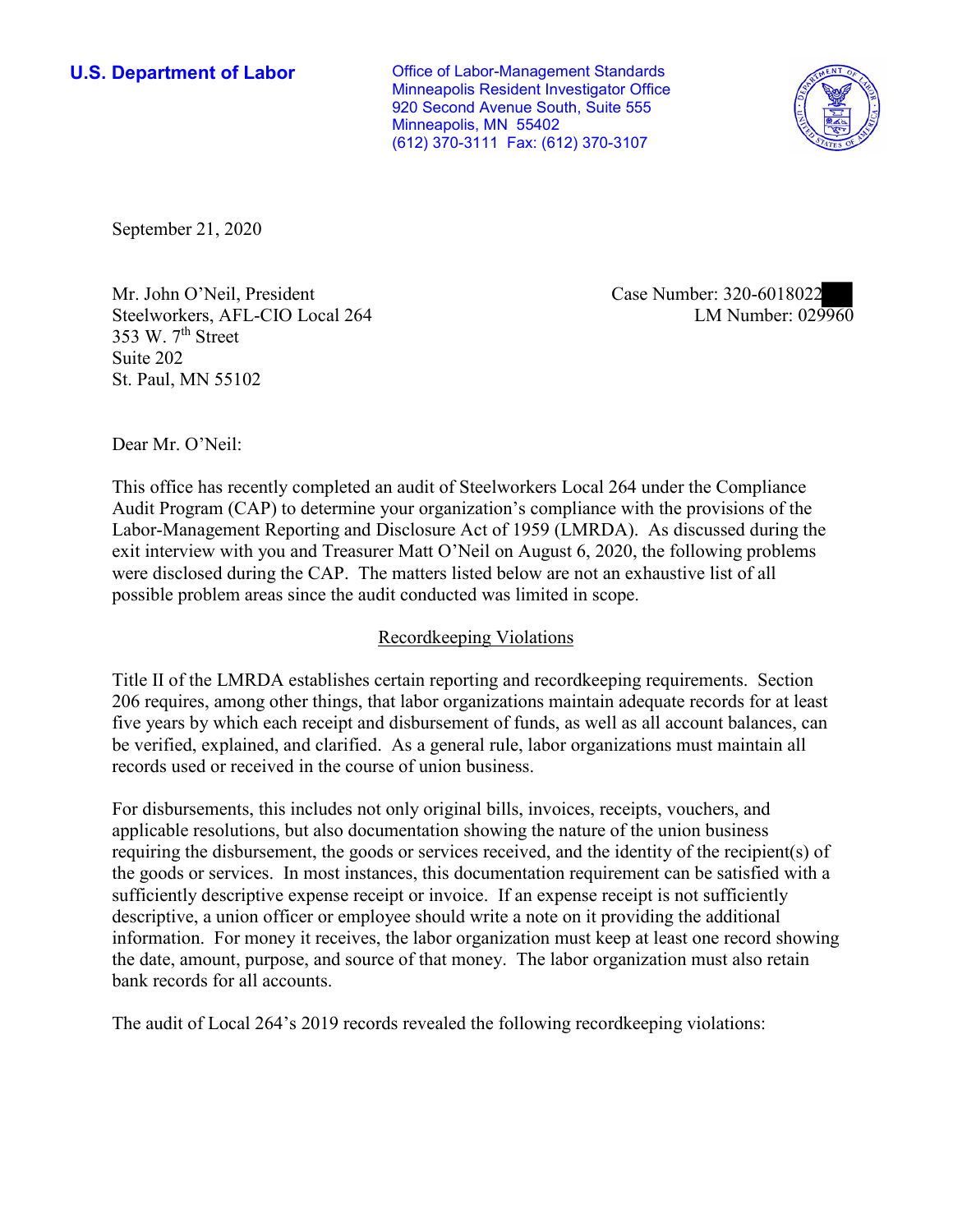Mr. John O'Neil September 21, 2020 Page 2 of 4

Salaries and Allowances

amounts and therefore correctly reported. 1. Salaries and Allowances<br>Local 264 did not maintain records to verify that the salaries and allowances reported in Item 24 (All Officers and Disbursements to Officers) of the LM-3 were the authorized

 week, and the salaries of the other union officers. However, authorization for Local 264's officer salaries could not be identified in Local 264's meeting minutes or any other union records. During the opening interview, you provided a salary schedule that documented your salary, which is equivalent to what a journeyman millwright would earn working six days per

records.<br>Additionally, during the audit year you received a daily per diem allowance of \$23.66, 36 vacation days, and a \$182 weekly allowance to offset the cost of health insurance for you at a membership meeting when you first took office; however, the review of Local 264's records did not reveal any authorizations for these allowances. and your wife. During the audit, you stated that these items were discussed and approved

The union must keep a record, such as meeting minutes, to show the current salaries and allowances as authorized by the entity or individual in the union with the authority to establish salaries and allowances.

2. Failure to Accurately Record Receipts

 The audit revealed that Local 264 did not accurately record in its receipts records the sources of receipts totaling at least \$3,340. For example, for an \$810 deposit made on August 19, 2019, Local 264 recorded "Golf Tournament Money" as the source of the receipt in its receipts journal rather than the receipt's actual sources, Hood Packaging and Sundquist Law. Union receipts records must include an adequate identification of all money the union receives. The records should show the date and amount received, and the source of the money.

3. General Reimbursed and Meal Expenses

Local 264 did not retain adequate documentation for disbursements to you totaling at least \$2,775. For example, adequate supporting documentation was not retained for a \$381.80 reimbursement to you for watches you purchased for new retirees. In support of this payment, the union maintained a voucher and a vendor invoice; however, documentation was not maintained to show that the disbursement was authorized.

 receipts. For example, an itemized receipt was not retained for a \$70 meal expense the Additionally, Local 264's records of meal expenses did not always include itemized union incurred at Skinners Pub and Eatery on October 13, 2019 for a meeting. In support of this expense, Local 264 only retained a credit card signature receipt, which is not sufficient.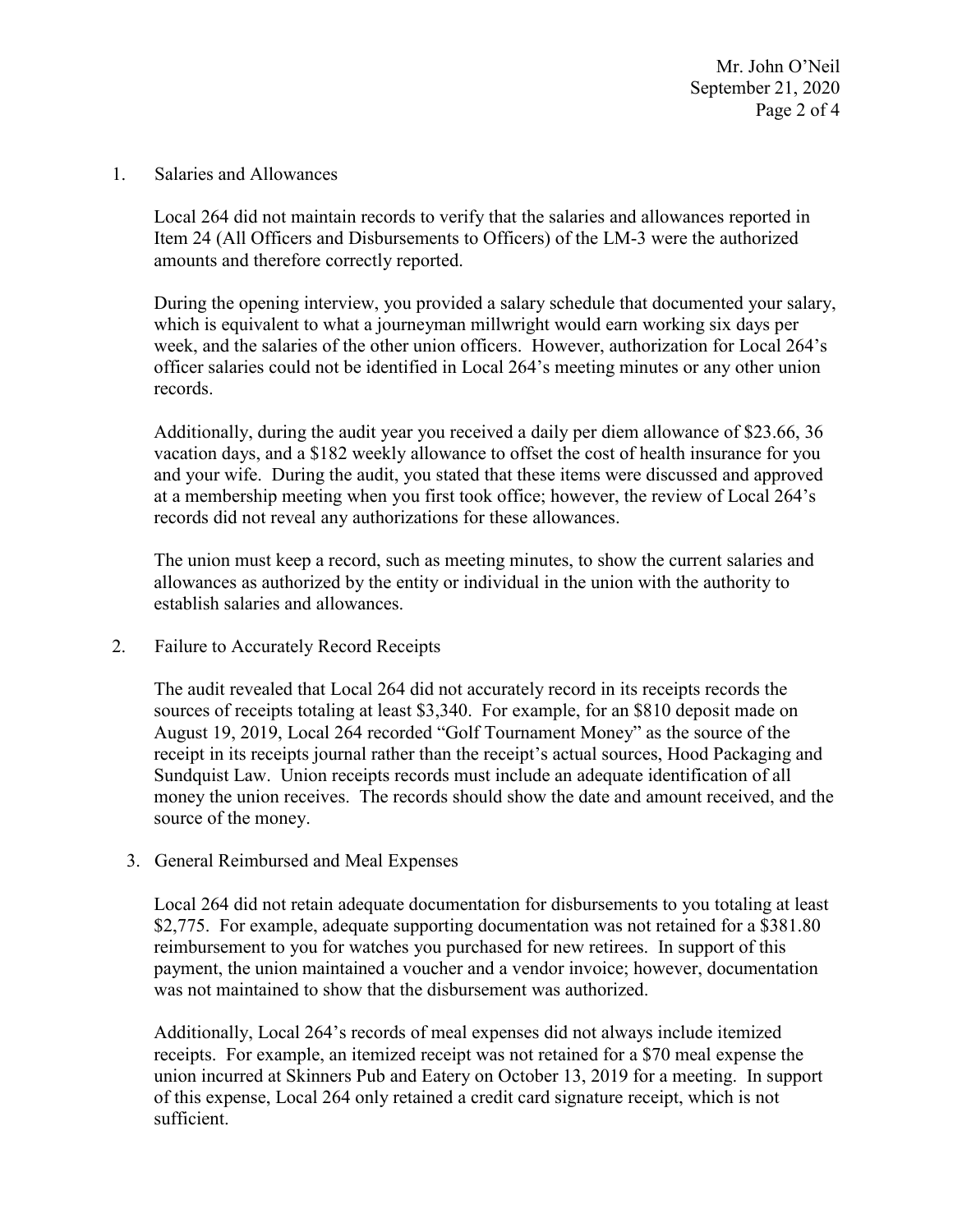Mr. John O'Neil September 21, 2020 Page 3 of 4

 be retained. These itemized receipts are necessary to determine if such disbursements are corresponding principal officers) of your union, who are required to sign your union's LM As noted above, labor organizations must retain original receipts, bills, and vouchers for all disbursements. Itemized receipts provided by restaurants to officers and employees must for union business purposes and to sufficiently fulfill the recordkeeping requirement of LMRDA Section 206. Records of meal expenses must include written explanations of the union business conducted and the full names and titles of all persons who incurred the restaurant charges. Also, the records retained must identify the names of the restaurants where the officers or employees incurred meal expenses. The president and treasurer (or report, are responsible for properly maintaining union records.

Based on your assurance that Local 264 will retain adequate documentation in the future, OLMS will take no further enforcement action at this time regarding the above violations.

## Reporting Violation

 Labor Organization Annual Report (Form LM-3) filed by Local 264 for the fiscal year ended The audit disclosed a violation of LMRDA Section 201(b), which requires labor organizations to file annual financial reports accurately disclosing their financial condition and operations. The December 31, 2019, was deficient in that:

## Acquire/Dispose of Property

 union gave away a \$100 retirement gift card; retirement watches; key chains and koozies at the section of the LM report along with the identity of the recipient(s) or donor(s) of such property. Item 13 (During the reporting period did your organization acquire or dispose of any assets in any manner other than by purchase or sale?) should have been answered, "Yes," because the State Fair; and tee-shirts, hats, and do-rags to various members during the year. The union must identify the type and value of any property received or given away in the additional information The union does not have to itemize every recipient of such giveaways by name. The union can describe the recipients by broad categories if appropriate such as "members" or "new retirees." In addition, the union must report the cost, book value, and trade-in allowance for assets that it traded in.

I am not requiring that Local 264 file an amended LM report for 2019 to correct the deficient item, but Local 264 has agreed to properly report the deficient item on all future reports it files with OLMS.